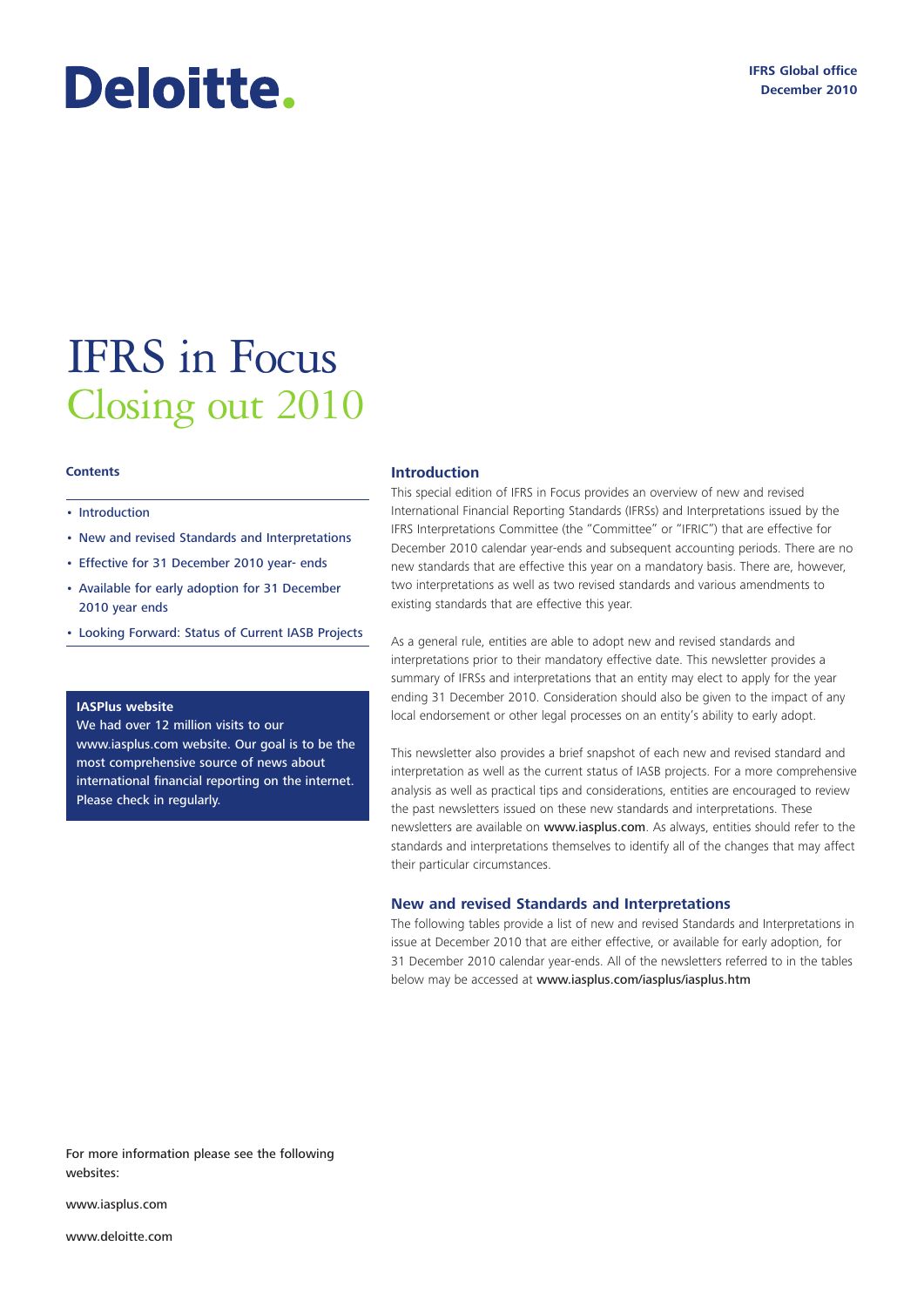#### Effective for 31 December 2010 year-ends

| <b>Amendments and Revised Standards</b> |                                                                                           | <b>Effective for annual periods</b><br>beginning on or after | <b>Newsletter issued</b> |
|-----------------------------------------|-------------------------------------------------------------------------------------------|--------------------------------------------------------------|--------------------------|
| <b>IFRS 1</b>                           | Revisions to IFRS 1 on First-<br>Time Adoption of IFRSs                                   | 1 July 2009                                                  | December 2008            |
|                                         | Additional exemptions for<br><b>First-Time Adopters</b>                                   | 1 January 2010                                               | August 2009              |
| <b>IFRS 2</b>                           | Group Cash-settled Share<br>based Payments                                                | 1 January 2010                                               | June 2009                |
| IFRS 3 (2008) and<br>IAS 27 (2008)      | <b>Business Combinations:</b><br>Consolidated and Separate<br><b>Financial Statements</b> | 1 July 2009                                                  | January 2008             |
| <b>IAS 39</b>                           | Eligible Hedged Items                                                                     | 1 July 2009                                                  | <b>July 2008</b>         |
| <b>Various</b>                          | Improvements to IFRSs                                                                     | 1 July 2009 or 1 January 2010                                | April 2009               |
| <b>New Interpretations</b>              |                                                                                           |                                                              |                          |
| <b>IFRIC 17</b>                         | Distributions of Non-cash<br><b>Assets to Owners</b>                                      | 1 July 2009                                                  | December 2008            |
| <b>IFRIC 18</b>                         | Transfers of Assets from                                                                  | Transfers received on or after                               | February 2009            |

1 July 2009

### Available for early adoption for 31 December 2010 year-ends

Customers

| <b>Amendments to Standards</b> |                                                                                                                                                                                                     | <b>Effective for annual periods</b><br>beginning on or after | <b>Newsletter issued</b> |
|--------------------------------|-----------------------------------------------------------------------------------------------------------------------------------------------------------------------------------------------------|--------------------------------------------------------------|--------------------------|
| <b>IFRS 1</b>                  | IFRS 7 Short-term Disclosure<br>Exemption                                                                                                                                                           | 1 July 2010                                                  | February 2010            |
|                                | IFRS 9 Short-term Exemption                                                                                                                                                                         | 1 July 2010                                                  | November 2009            |
|                                | Three amendments <sup>1</sup> to IFRS $1 -$<br>changes in accounting policies,<br>deemed cost exemption for<br>event-driven fair value<br>measurements and deemed<br>cost (rate-regulated entities) | 1 January 2011                                               | May 2010                 |
| <b>IFRS 3</b>                  | Amendments to IFRS 3 (2008) <sup>1</sup>                                                                                                                                                            | 1 July 2010                                                  | May 2010                 |
| <b>IFRS 7</b>                  | Amendments to IFRS 71                                                                                                                                                                               | 1 January 2011                                               | May 2010                 |
|                                | <b>Enhanced Derecognition</b><br><b>Disclosure Requirements</b>                                                                                                                                     | 1 July 2011                                                  | October 2010             |
| <b>IFRS 9</b>                  | <b>Financial Instruments:</b><br><b>Classification and Measurement</b>                                                                                                                              | 1 January 2013                                               | November 2009            |
|                                | Additions to IFRS 9 for<br><b>Financial Liability Accounting</b>                                                                                                                                    | 1 January 2013                                               | November 2010            |
| IAS <sub>1</sub>               | Amendment to IAS <sup>1</sup>                                                                                                                                                                       | 1 January 2011                                               | May 2010                 |
| <b>IAS 24</b>                  | <b>Related Party Disclosures</b>                                                                                                                                                                    | 1 January 2011                                               | November 2009            |
| IAS 27 (2008)                  | Amendment to IAS 27 (2008) <sup>1</sup>                                                                                                                                                             | 1 July 2010                                                  | May 2010                 |
| <b>IAS 32</b>                  | Classification of Rights Issues                                                                                                                                                                     | 1 February 2010                                              | October 2009             |
| <b>IAS 34</b>                  | Amendment to IAS 34 <sup>1</sup>                                                                                                                                                                    | 1 January 2011                                               | May 2010                 |
| <b>New Interpretation</b>      |                                                                                                                                                                                                     |                                                              |                          |
| <b>IFRIC 19</b>                | Extinguishing financial<br>liabilities with equity<br>instruments                                                                                                                                   | 1 July 2010                                                  | December 2009            |
| <b>Amended Interpretations</b> |                                                                                                                                                                                                     |                                                              |                          |
| <b>IFRIC 13</b>                | Amendment to IFRIC 13                                                                                                                                                                               | 1 January 2011                                               | May 2010                 |
| <b>IFRIC 14</b>                | Prepayments of a Minimum<br><b>Funding Requirement</b>                                                                                                                                              | 1 January 2011                                               | December 2009            |

1 Amended as part of Improvements to IFRSs 2010.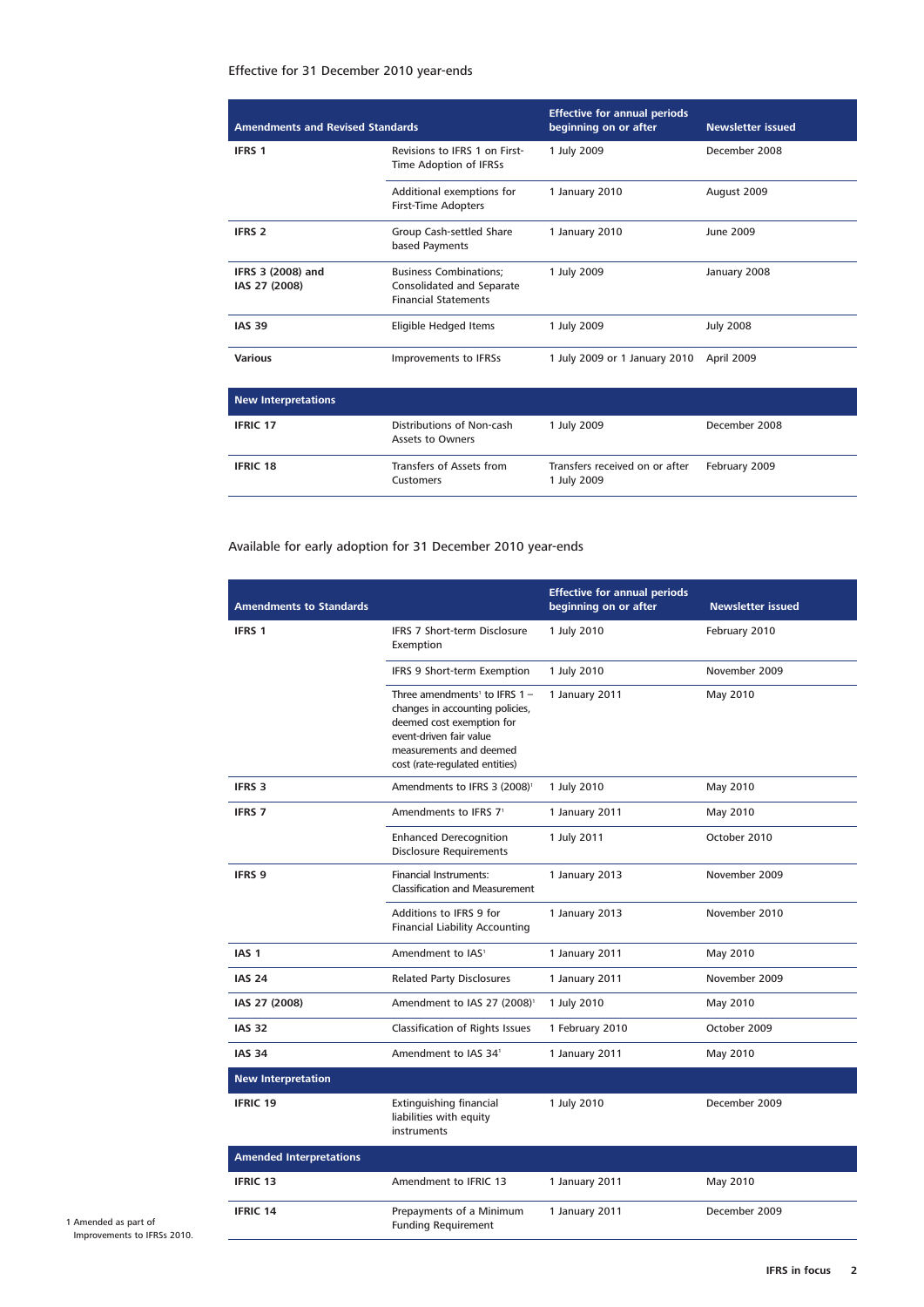#### <span id="page-2-0"></span>**Effective for 31 December 2010 year-ends**

#### **IFRS 1 (revised) – First-time Adoption of IFRSs**

#### *Effective 1 July 20092*

The objective of this revision of IFRS 1 is to improve the structure of IFRS 1 – no new or revised technical material has been introduced. The revisions are designed to make IFRS 1 clearer and easier to follow by reorganising and moving to appendices most of the numerous exceptions and exemptions. The improved structure is also intended to better accommodate future changes to IFRS 1.

#### **Amendments to IFRS 1: Additional exemptions for first-time adopters**

#### *Effective 1 January 2010*

The following amendments to IFRS 1 provide additional exemptions for first-time adopters relating to oil and gas assets and arrangements containing leases.

#### Deemed cost exemption for oil and gas assets

The exemption is applicable to oil and gas entities that used the "full-cost" method of accounting under previous GAAP. Under this method, exploration and development costs related to oil and gas properties were recorded in cost centres that include all properties in a large geographical area.

Under the exemption, an entity may elect to measure oil and gas assets at the amount determined under previous GAAP at the date of transition to IFRSs. Amounts determined for cost centres under previous GAAP are required to be allocated to the underlying assets in the development/production phase on a pro rata basis using reserve volumes or values at the date of transition. An impairment test is also required at the date of transition, potentially resulting in a write-down in some cases compared to the carrying amount determined under previous GAAP.

#### Decommissioning liabilities included in the cost of property, plant and equipment (oil and gas assets)

If an entity elects to use the deemed cost exemption discussed above for oil and gas assets, an additional first-time adoption exemption must also be applied to its decommissioning liabilities. Specifically, the entity must:

- measure decommissioning, restoration and similar liabilities as at the date of transition to IFRSs in accordance with IAS 37; and
- recognise directly in retained earnings any difference between that amount and the carrying amount of those liabilities at the date of transition to IFRSs determined under previous GAAP.

#### Exemption for leases

An additional exemption has been added to provide further relief to first-time adopters. The new exemption applies to a first-time adopter who has made an assessment of whether an arrangement contains a lease under its previous GAAP that is consistent with IFRIC 4, but at a date other than that required under IFRIC 4. As a result of the exemption, a first-time adopter will not be required to reconsider its assessment of whether an arrangement contains a lease under previous GAAP if that previous assessment would have given the same outcome as that resulting from the application of IAS 17 Leases and IFRIC 4.

#### **Amendments to IFRS 2: Group cash-settled share based payments**

#### *Effective 1 January 2010*

The amendments to IFRS 2 provide additional guidance on the accounting for share-based payment transactions among group entities. The revised Standard states explicitly that the entity receiving the goods or services will recognise the transaction as an equity-settled share-based payment transaction only if:

- the awards granted are its own equity instruments; or
- it has no obligation to settle the transaction.

In all other circumstances, the entity will measure the transaction as a cash-settled share-based payment. The entity (or shareholder) responsible for settling the transaction will recognise it as an equity-settled share-based payment only if the transaction is settled in its own equity instruments. In all other circumstances, the transaction will be recognised by the entity that settles the award as a cash-settled share-based payment.

As the classification of a group share-based payment as equity or cash-settled may be different at the subsidiary and parent level, the amount recognised by the entity receiving the goods or services may differ from the amount recognised by the entity settling the transaction and in the consolidated financial statements. Intragroup repayment arrangements will not affect the application of the principles described above for the classification of group-settled share-based payment transactions.

2 Amended from 1 January 2009 at the December 2008 meeting of the IASB.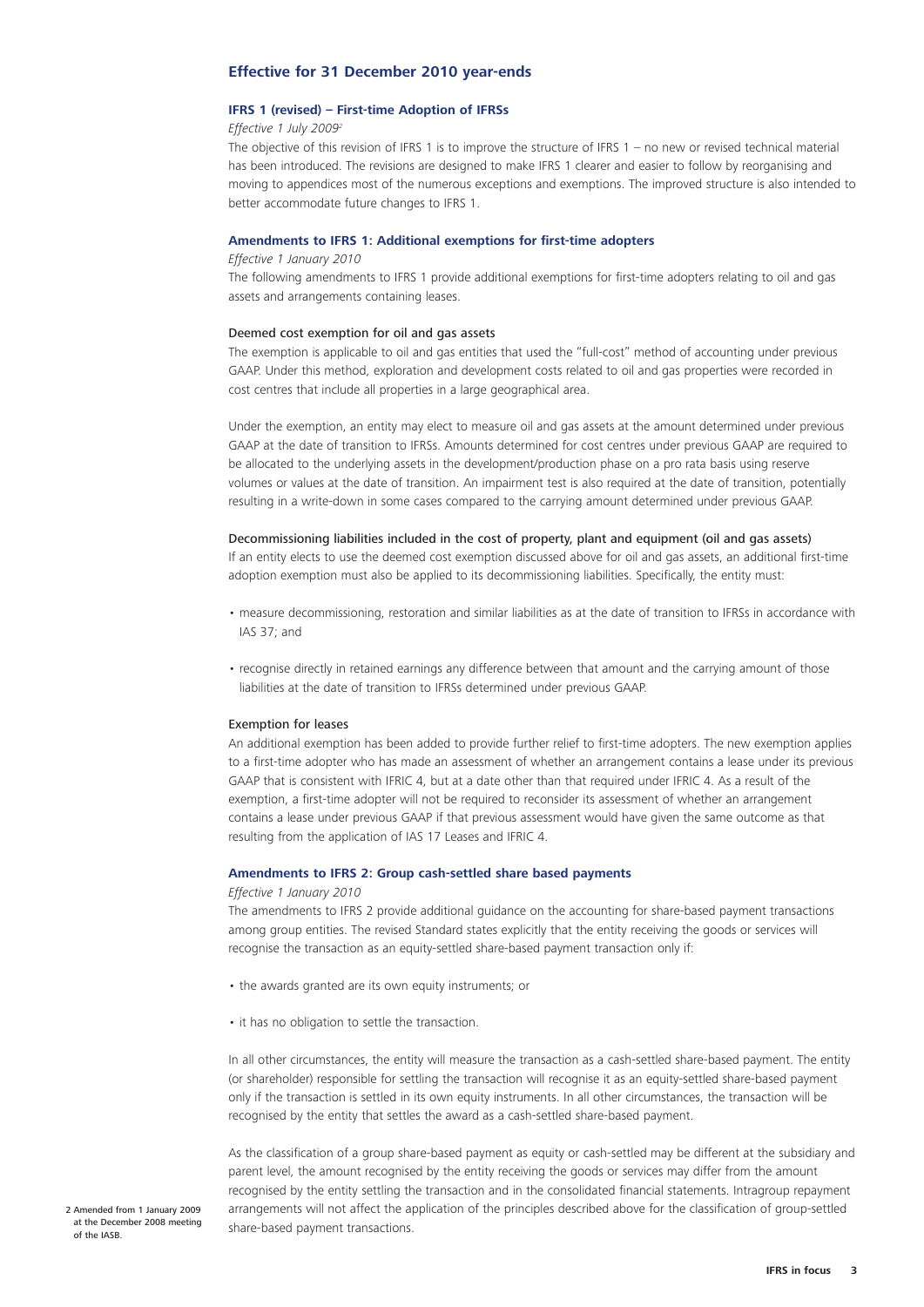The scope of IFRS 2 has also been amended to clarify that the Standard applies to all share-based payment transactions, whether or not the goods or services received under the share-based payment transaction can be individually identified. Any unidentifiable goods and services are measured at the grant date as the difference between the fair values of the share-based payment and the identifiable goods and services.

Guidance in these areas was previously provided in IFRIC 8 *Scope of IFRS 2* and IFRIC 11 IFRS 2 – *Group and Treasury Share Transactions* and as a result, these Interpretations will be withdrawn from the effective date of the amendments.

#### **IFRS 3 (revised) Business Combinations and IAS 27 (revised) Consolidated and Separate Financial Statements**

#### *Effective 1 July 2009*

IFRS 3 (revised 2008) and IAS 27 (revised 2008) were published as a package (and are required to be adopted in unison) together with consequential amendments to other Standards, most notably IAS 28 *Investments in Associates and* IAS 31 *Interests in Joint Ventures*.

The most significant changes introduced by the revised Standards are covered below.

- Costs incurred to effect a business combination (e.g. finder's fees, advisory, legal, accounting, valuation, and other professional or consulting fees) are expensed in the period incurred. Costs incurred to issue debt or equity securities continue to be recognised in accordance with IAS 32 and IAS 39.
- A pre-existing equity interest held by the acquirer in the entity acquired is remeasured to fair value at the date control is obtained. Any resulting gain or loss is recognised in profit or loss.
- The term 'non-controlling interest' (NCI) replaces minority interest. An entity elects, on a transaction-by-transaction basis, whether to measure NCI at fair value or at the NCI's proportionate share of the net identifiable assets of the entity acquired.
- Goodwill is measured at the acquisition date as the difference between:
- − the aggregate of (a) the acquisition-date fair value of the consideration transferred; (b) the amount of any NCI in the entity acquired; and (c) the acquisition-date fair value of any previously-held equity interest in the entity acquired; and
- − the net of the acquisition-date fair values of the identifiable assets acquired and the liabilities assumed.
- Once control is obtained, all subsequent changes in ownership interests that do not involve the loss of that control are treated as transactions with owners. Accordingly, goodwill is not subsequently remeasured and no gain or loss is recognised on such changes in ownership interests. Any difference between the change in the NCI and the fair value of the consideration paid or received is recognised directly in equity and attributed to the owners of the parent.
- Consideration for an acquisition, including any contingent consideration, is measured at fair value at the acquisition date. Where contingent consideration meets the definition of a liability, changes resulting from events after the acquisition date (e.g., the acquiree meeting an earnings target or reaching a specified share price) are recognised in profit or loss.
- The NCI's proportionate share of profit or loss is attributed to the NCI even if this results in the NCI having a deficit balance.
- Upon the loss of control of a subsidiary, an entity is required to derecognise all assets, liabilities and related NCI. Any interest retained in the former subsidiary is recognised at its fair value at the date control is lost. Any gain or loss arising on loss of control is recognised in profit or loss.

Other important changes arising from the revision of IFRS 3 include:

- wider scope to include business combinations between mutual entities and business combinations achieved by contract alone;
- specific guidance on whether replacement share-based payment awards are part of the consideration transferred and to what extent, and on the measurement of reacquired rights on initial recognition; and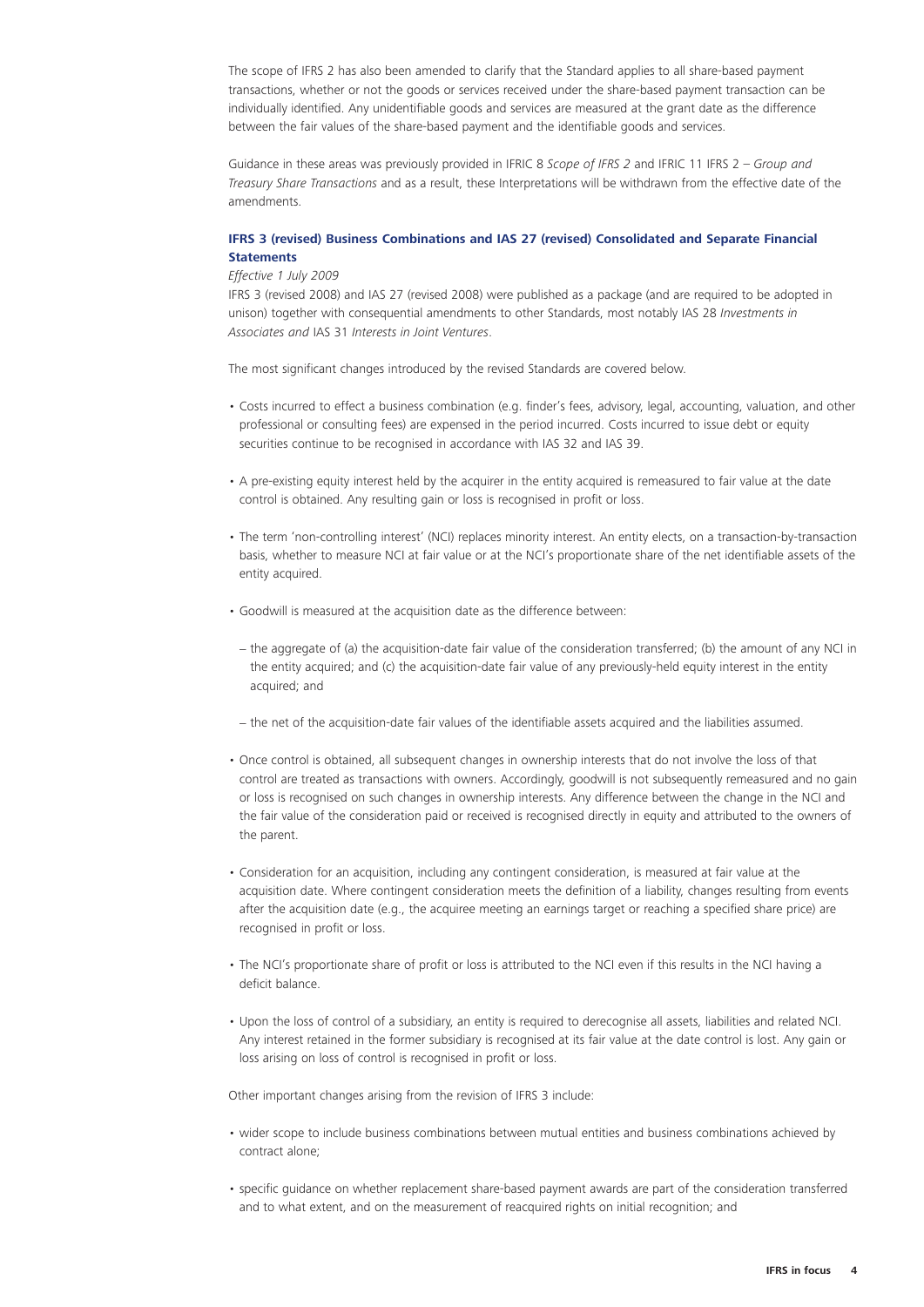• clarification that an entity needs to reassess the classification of contractual arrangements on acquisition with the exception of insurance contracts and leases (for which the original classification as finance or operating is retained). This is particularly relevant for financial instruments, embedded derivatives and hedging relationships.

The transitional provisions for these Standards are complex. IFRS 3(2008) is to be applied prospectively to business combinations for which the acquisition date is on or after the beginning of the first annual reporting period beginning on or after 1 July 2009. Earlier adoption is permitted – although the revised Standard may not be applied in an annual reporting period that begins before 30 June 2007. IAS 27(2008) is effective for annual periods beginning on or after 1 July 2009, with early application permitted. An entity may not early adopt IFRS 3(2008) unless IAS 27(2008) is also adopted at the same time, and vice versa.

#### **Amendments to IAS 39 – Eligible Hedged Items**

#### *Effective 1 July 2010*

The amendments to IAS 39 provide clarification on two issues relating to hedge accounting.

#### Identifying inflation as a hedged risk

Inflation may only be hedged where changes in inflation are a contractually specified portion of cash flows of a recognised financial instrument. This may be the case where an entity acquires or issues inflation-linked debt. In this case, the entity has a cash flow exposure to changes in future inflation that may be cash flow hedged. However, the amendments do not permit an entity to designate an inflation component of issued or acquired fixed-rate debt in a fair value hedge. In this instance, the inflation component is not considered to be separately identifiable and reliably measurable.

The amendments also clarify that a risk-free or benchmark interest rate portion of the fair value of a fixed-rate financial instrument will normally be separately identifiable and reliably measurable and, therefore, may be hedged.

#### Hedging with options

IAS 39 permits an entity to designate purchased (or net purchased) options as a hedging instrument in a hedge of a financial or non-financial item. An entity may designate an option as a hedge of changes in the cash flows or fair value of a hedged item above or below a specified price or other variable (a one-sided risk).

The amendments clarify that the intrinsic value, not the time value, of an option reflects a one-sided risk and therefore an option designated in its entirety cannot be perfectly effective. The time value of a purchased option is not a component of the forecast transaction that impacts profit or loss. Therefore, if an entity designates an option in its entirety as a hedge of a one-sided risk arising from a forecast transaction, hedge ineffectiveness will arise. Alternatively, an entity may choose to exclude time value as permitted by the Standard in order to improve hedge effectiveness. As a result of this designation, changes in the time value of the option will be recognised immediately in profit or loss.

#### **Improvements to IFRSs (April 2009)**

#### *1 July 2009 or 1 January 2010*

This is the second omnibus Standard published under the IASB's annual improvements process which is intended to deal with non-urgent, minor amendments to Standards. The Standard includes amendments to 12 IFRSs – which are individually dealt with in our April 2009 newsletter.

#### **IFRIC 17 – Distributions of Non-cash Assets to Owners**

#### *Effective 1 July 2009*

IFRIC 17 provides guidance on the appropriate accounting treatment when an entity distributes assets other than cash as dividends to its shareholders. The interpretation clarifies that a dividend payable should be recognised when the dividend is appropriately authorised and is no longer at the discretion of the entity. The most significant conclusion reached by the Committee is that a dividend should be measured at the fair value of the assets distributed, and that any difference between this amount and the previous carrying amount of the assets distributed should be recognised in profit or loss when the entity settles the dividend payable. This accounting treatment will result in a change in practice in many jurisdictions.

The Interpretation does not apply to distributions of non-cash assets where the asset is ultimately controlled by the same party or parties before and after the distribution (e.g. distributions of non-cash assets between entities under common control). This is the most common circumstance in which such distributions occur.

The Interpretation has resulted in consequential amendments to IFRS 5 *Non-current Assets Held for Sale and Discontinued Operations* regarding the appropriate treatment of the non-cash assets held for distribution.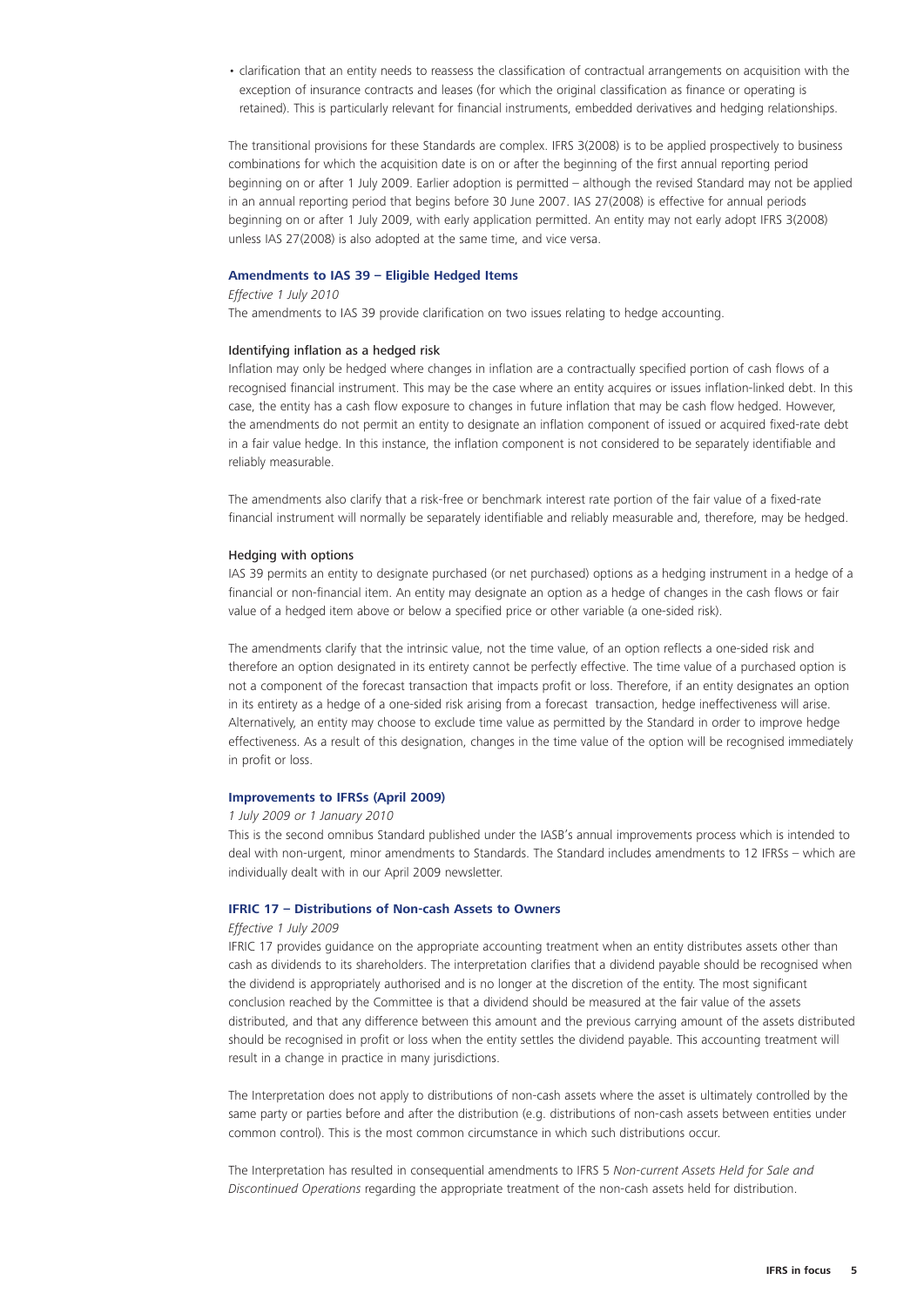#### <span id="page-5-0"></span>**IFRIC 18 – Transfers of Assets from Customers**

#### *Effective for transfers received on or after 1 July 2009*

IFRIC 18 was issued to address divergent practice around the accounting treatment of transfers of assets from customers to the reporting entity. For example, a customer may give an item of property, plant and equipment (or a cash payment to be used by the recipient entity to acquire such an item) to an entity that is subsequently used by the recipient entity in order to supply that same customer with goods and/or services that require the use of the transferred item. For entities with such arrangements, IFRIC 18 is likely to result in deferral of revenue recognition or increased amounts being recognised as revenue, depending on the accounting policy previously adopted.

The Interpretation concludes that the recipient entity is required to recognise the transferred item of property, plant and equipment in its statement of financial position when it meets the definition of an asset under the *Framework for the Preparation and Presentation of Financial Statements*. The Interpretation emphasises that the entity must control the asset in order to recognise it, noting that right of ownership may not of itself be sufficient to establish control.

If and when an entity determines that the item of property, plant and equipment qualifies for recognition as an asset, the entity is required to recognise the asset in accordance with IAS 16 *Property, Plant and Equipment*, and therefore to measure its cost on initial recognition at its fair value.

If only one service is included in the agreement (e.g. connecting to the utility network with ongoing goods or services charged at the same rates as for other customers), the entity recognises revenue when that service is performed. If more than one service is identified, the fair value received is allocated between the services, and the recognition criteria of IAS 18 are then applied to each service individually. If an ongoing service is identified as part of the agreement, the period over which revenue is recognised for that service is generally determined by the terms of the agreement with the customer. If the agreement does not specify a period, the revenue is recognised over a period no longer than the useful life of the transferred asset used to provide the ongoing service.

#### **Available for early adoption for 31 December 2010 year ends**

## **Amendments to IFRS 1 and IFRS 7: Improving Disclosures about Financial Instruments**

#### *Effective 1 July 2010*

The IASB amended IFRS 1 to exempt first-time adopters of IFRSs from providing the additional disclosures introduced by the March 2009 amendments to IFRS 7 *Improving Disclosures about Financial Instruments.* The amendment gives first-time adopters the same transitional provisions that the amendments to IFRS 7 provide to current IFRS preparers. This amendment is a short-term exemption and is applicable only to annual comparative periods ending before 31 December 2009, interim periods with an annual comparative period before 31 December 2009 and to any statement of financial position presented within these periods.

#### **Amendments to IFRS 1 and IFRS 9 – Financial Instruments**

#### *Effective only if IFRS 9 is early adopted*

A short-term disclosure exemption was introduced for entities that adopt IFRSs for annual periods beginning prior to 1 January 2012 and that elect to early adopt IFRS 9. The exemption provides some relief from the requirement to restate comparative information for items within the scope of IFRS 9 providing alternative disclosure requirements.

#### **Amendments to IFRS 1 as part of Annual Improvements Project (AIP)**

#### *Effective 1 January 2011*

IFRS 1 was amended as a result of Improvements to IFRSs 2010. The amendments, discussed below, relate to accounting policy changes in the year of adoption and additions to the deemed cost exemption.

- Accounting policy changes in the year of adoption: This amendment provides clarification of the ability of a first-time adopter to make changes to its accounting policies and elective IFRS 1 exemptions prior to the issuance of the first annual IFRS financial statements. The amended guidance also identifies disclosures required in the event that a first-time adopter changes its policies or exemptions in the period between the first interim and first annual financial statements issued in the year of adoption.
- Deemed cost exemption Event-driven fair value measurements: The deemed cost exemption was amended to enable the use of fair value measurements for events that occur between the date of transition and the end of the first annual IFRS reporting period. An example of such an event would be an Initial Public Offering or Privatisation. Where the exemption is applied, the entity records the deemed cost adjustment through an entry to equity at the measurement date. The exemption does not provide the entity with any relief from the requirement to establish an IFRS-compliant measurement basis at the date of transition to IFRSs.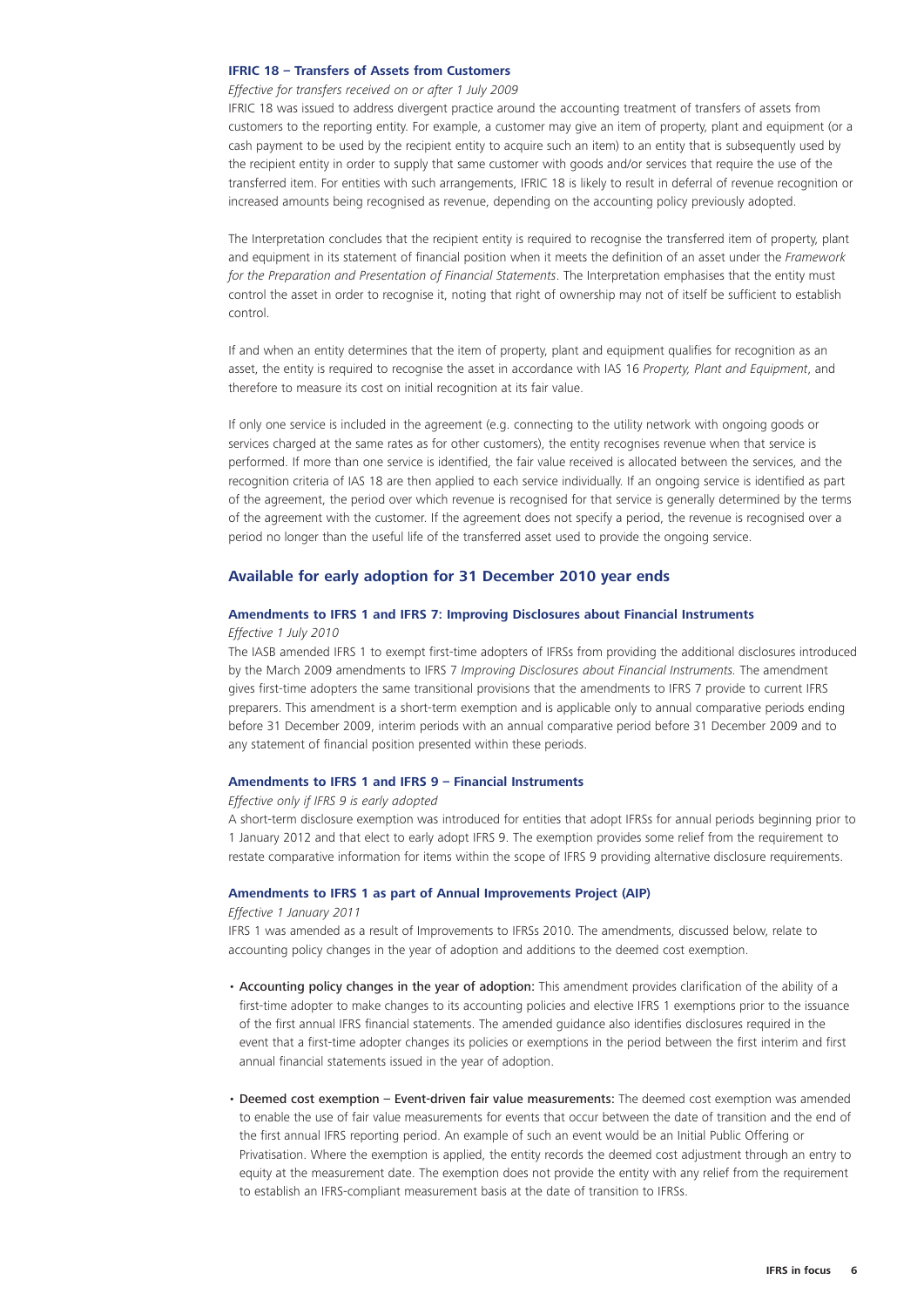• Deemed cost exemption – Entities subject to Rate-regulation: This addition to the deemed cost exemption relates to property, plant and equipment or intangible assets subject to rate regulation and allows a first-time adopter to use a previous GAAP carrying amount as deemed cost on transition to IFRSs. Where an entity elects to apply this exemption, an impairment test for the related assets is also required at the date of transition.

#### **Amendments to IFRS 3 (2008) as part of AIP**

#### *Effective 1 July 2010*

Three amendments to IFRS 3 (2008) were incorporated in Improvements to IFRSs 2010:

- Measurement of non-controlling interests: Specifies that the option to measure non-controlling interests either at fair value or at the proportionate share of the acquiree's net identifiable assets at the acquisition date under IFRS 3 (2008) applies only to non-controlling interests that are present ownership interests and entitle their holders to a proportionate share of the acquiree's net assets in the event of liquidation.
- Un-replaced and voluntarily replaced share-based payment awards: Specifies that the current requirement to measure awards of the acquirer that replace acquiree share-based payment transactions in accordance with IFRS 2 at the acquisition date ('market-based measure') applies also to share-based payment transactions of the acquiree that are not replaced.
- Transitional requirements for contingent consideration from a business combination that occurred before the effective date of IFRS 3 (2008): Clarifies that IAS 32 Financial Instruments: Presentation, IAS 39 Financial Instruments: Recognition and Measurement and IFRS 7 Financial Instruments: Disclosures do not apply to contingent consideration that arose from business combinations whose acquisition dates preceded the application of IFRS 3 (2008).

#### **Amendments to IFRS 7 as part of AIP**

#### *Effective 1 January 2011*

IFRS 7 was amended as part of Improvements to IFRSs 2010 in order to clarify the existing disclosure requirements. The effect of the amendment is to encourage qualitative disclosures in the context of the quantitative disclosure required to help users to form an overall picture of the nature and extent of risks arising from financial instruments. This amendment also clarifies the required level of disclosure around credit risk and collateral held and provides relief from disclosure of renegotiated loans.

#### **Amendment to IFRS 7 – Enhanced Derecognition Disclosure Requirements**

#### *Effective 1 July 2011*

The IASB introduced enhanced disclosure requirements to IFRS 7 Financial Instruments as part of its comprehensive review of off-balance sheet activities. The amendments are designed to ensure that users of financial statements are able to more readily understand transactions involving the transfer of financial assets (for example, securitisations), including the possible effects of any risks that may remain with the entity that transferred the assets.

The amendments also require additional disclosures if a disproportionate amount of transfer transactions are undertaken around the end of a reporting period.

## **IFRS 9 – Financial Instruments – Classification and Measurement of Financial Assets**

#### *Effective 1 January 2013*

IFRS 9 introduces new requirements for the classification and measurement of financial assets and is effective from 1 January 2013 with early adoption permitted. The requirements were issued in 2009 as part of the gradual development and phase-in of the new financial instruments guidance. New requirements for classification and measurement of financial liabilities were also added this year (see next section). Impairment and hedge accounting are expected to be added to IFRS 9 in 2011. As a result, IFRS 9 will eventually be a complete replacement for IAS 39.

All recognised financial assets that are currently in the scope of IAS 39 will be measured at either amortised cost or fair value. A debt instrument (e.g. loan receivable) that (1) is held within a business model whose objective is to collect the contractual cash flows and (2) has contractual cash flows that are solely payments of principal and interest on the principal amount outstanding generally must be measured at amortised cost. All other debt instruments must be measured at fair value through profit or loss (FVTPL). A fair value option is available (provided that certain specified conditions are met) as an alternative to amortised cost measurement. For debt instruments not designated at FVTPL under the fair value option, reclassification is required between FVTPL and amortised cost, or vice versa, if the entity's business model objective for its financial assets changes so that its previous measurement basis no longer applies.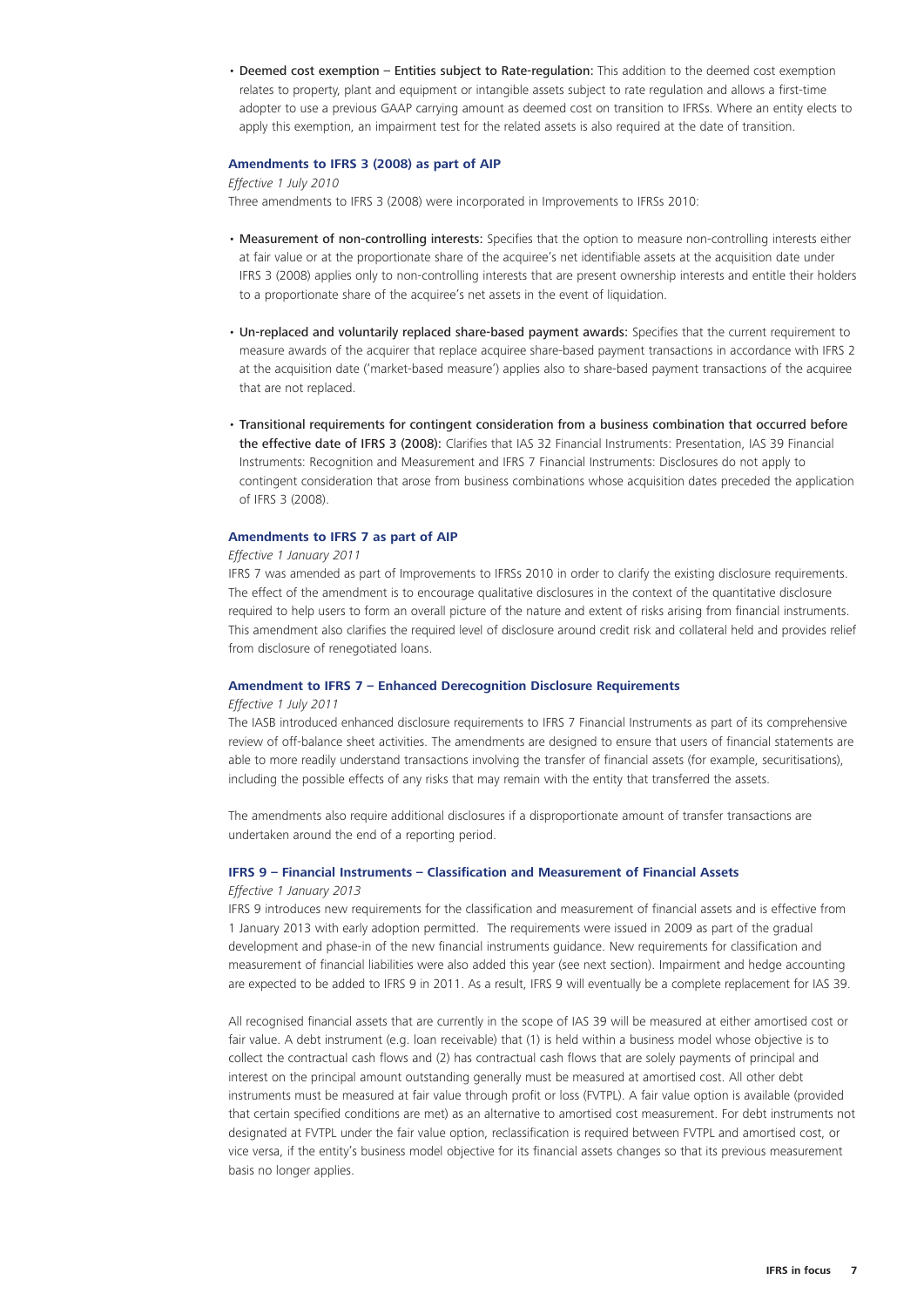When debt instruments are non-recourse, i.e. the lender's claim is limited to specific assets of the borrower, it will be necessary to consider whether the loan only represents contractual cash flows that are payments of principal and interest. The Standard requires an entity to look through to the underlying assets or cash flows to make this determination. If the terms of the loan give rise to any other cash flows or limit the cash flows in a manner inconsistent with payments representing principal and interest the loan cannot be measured at amortised cost.

All equity investments within the scope of IFRS 9 are to be measured on the statement of financial position at fair value with the default recognition of gains and losses in profit or loss. Only if the equity investment is not held for trading can an irrevocable election be made at initial recognition to measure it at fair value through other comprehensive income (FVTOCI) with only dividend income recognised in profit or loss unless the dividend clearly represents a recovery of part of the cost of the investment.

IFRS 9 does not retain IAS 39's concept of embedded derivatives for hybrid contracts if the host contract is a financial asset within the scope of IFRS 9. Consequently, embedded derivatives that would have been separately accounted for at FVTPL under IAS 39 because they were not closely related to the financial asset host will no longer be separated. Instead, the contractual cash flows of the financial asset are assessed in their entirety and the asset as a whole is measured at FVTPL if any of its cash flows do not represent payments of principal and interest as described by the Standard.

The effective date of IFRS 9 is for annual periods beginning on or after 1 January 2013, with early adoption permitted. IFRS 9 is required to be applied retrospectively with some exemptions for specific aspects of the Standard. Entities adopting the new Standard with an initial application date before 1 January 2012 will be exempt from the requirement to restate prior periods.

#### **IFRS 9 – Incorporation of requirements on the accounting for financial liabilities**

#### *Effective 1 January 2013*

As noted in the preceding section, IFRS 9 is being developed in several phases with the first part of the new financial instruments guidance being issued in 2009 (Classification and Measurement of Financial Assets). The 2010 revision to IFRS 9 retains the requirements for classification and measurement of financial assets that were published in November 2009 but adds guidance on the classification and measurement of financial liabilities. Guidance on derecognition of financial instruments and related implementation guidance from IAS 39 *Financial Instruments: Recognition and Measurement* has also been incorporated into IFRS 9.

The guidance included in IFRS 9 retains the classification criteria for financial liabilities currently contained in IAS 39. However, there are two key differences, relating to presentation and measurement, compared to IAS 39:

- the presentation of the effects of changes in fair value attributable to a liability's credit risk; and
- the elimination of the cost exemption for derivative liabilities to be settled by delivery of unquoted equity instruments.

#### The presentation of the effects of changes in a liability's credit risk

The revised guidance about a liability's credit risk does not apply to all liabilities measured as at FVTPL. Financial liabilities held for trading and financial guarantee contracts that are designated under the fair value option would continue to be measured at fair value with all changes being recognised in profit or loss. For all other financial liabilities designated as at FVTPL using the fair value option, the revised guidance requires the amount of change in the liability's fair value attributable to changes in the credit risk to be recognised in other comprehensive income (OCI) with the remaining amount of change in fair value being recognised in profit and loss. However, if recognising the changes in fair value attributable to credit risk within OCI creates or increases an accounting mismatch, an entity would present the entire change in fair value within profit or loss.

#### The elimination of the cost exemption for derivative financial liabilities

The part of IFRS 9 dealing with financial assets removed the cost exemption in IAS 39 for unquoted equity instruments and related derivative assets where fair value was not reliably determinable. When the financial assets part of IFRS 9 was published, the cost exemption for derivative liabilities that will be settled by delivering unquoted equity instruments whose fair value cannot be determined reliably (e.g. a written option where, on exercise, an entity would deliver unquoted shares to the holder of the option) remained in place. However, the revised guidance now also removes this cost exemption so that all derivatives, whether assets or liabilities, are measured at fair value.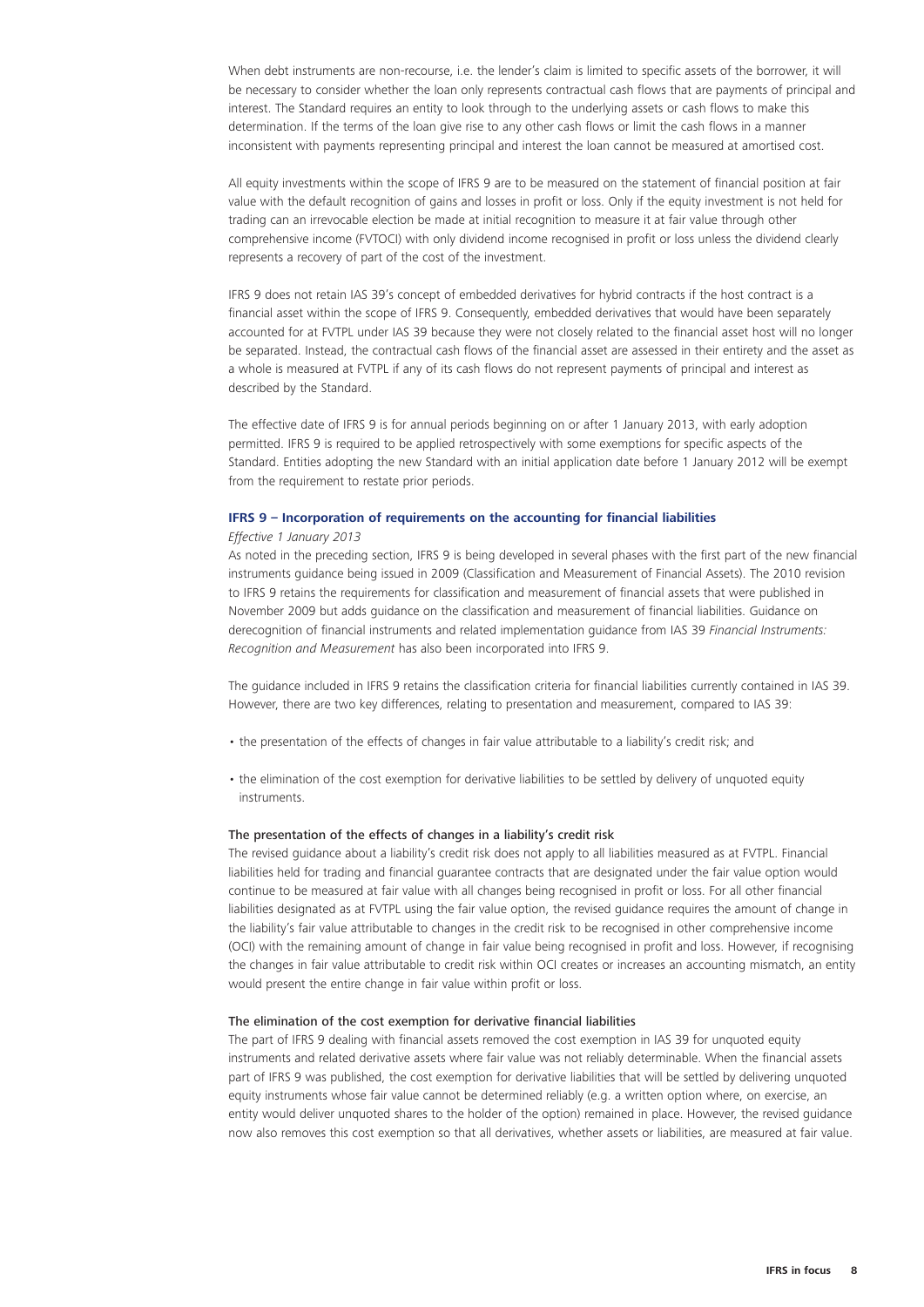#### **Amendment to IAS 1 as part of AIP**

#### *Effective 1 January 2011*

IAS 1 was amended as part of Improvements to IFRSs issued in May 2010. The amendment clarifies that an entity may present the analysis of other comprehensive income by item either in the statement of changes in equity or in the notes to the financial statements.

#### **Amendments to IAS 24 – Related Party Disclosures**

#### *Effective 1 January 2011*

The amendments to IAS 24 simplify the disclosure requirements for entities that are controlled, jointly controlled or significantly influenced by a government (referred to as government-related entities) and clarify the definition of a related party.

The previous version of IAS 24 contained no specific exemption for government-related entities. Many entities, particularly in an environment where government control is pervasive, found it problematic in practice to identify all government-related entities, and to quantify all related party transactions and balances with those entities.

As a result, the amendment to IAS 24 provides a partial exemption from the disclosure requirements of IAS 24 for government-related entities. Specifically, a reporting entity is exempt from the general disclosure requirements of IAS 24 in relation to related party transactions and outstanding balances (including commitments) with:

- a government that has control, joint control or significant influence over the reporting entity; and
- another entity that is a related party because the same government has control, joint control or significant influence over both the reporting entity and the other entity.

However, where a reporting entity is exempt from the general disclosure requirements the revised Standard requires the reporting entity to disclose the following information about the transactions and related outstanding balances:

- the name of the government and the nature of its relationship with the reporting entity (i.e. control, joint control or significant influence);
- sufficient detail about:
- − the nature and amount of each individually significant transaction; and
- − other transactions that are collectively, but not individually, significant, a qualitative or quantitative indication of their extent.

A further amendment to IAS 24 simplified the definition of a related party, clarified its intended meaning and eliminated a number of inconsistencies. In summary, the revised definition is based on the following principles:

- in the assessment of a related party relationship, significant influence is regarded as equal to the relationship with key management personnel. It is therefore not as close as a relationship where control or joint control exists;
- two entities that are subject to control or joint control by the same party, are related to each other;
- if one party controls or jointly controls an entity and at the same time has significant influence over another entity, the associate and joint venture are related to each other;
- if two entities are both subject to significant influence by the same entity, the entities are not related to each other; and
- symmetry in the treatment of related party relationships. If the revised definition treats one party as related to a second party, the second party is also treated as related to the first party.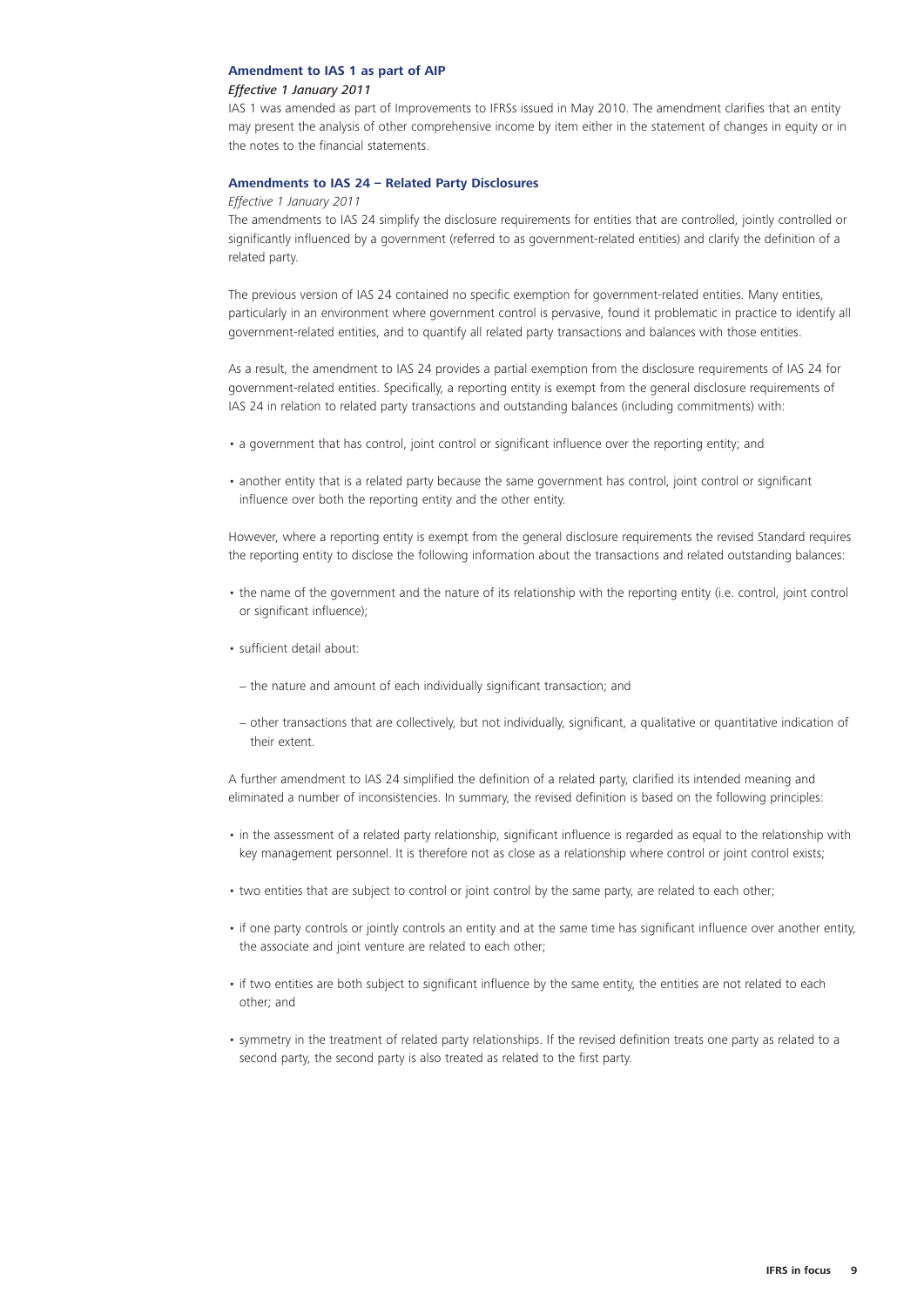#### **Amendment to IAS 27 (2008) as part of AIP**

#### *Effective 1 July 2009 or 1 July 2010*

Following the issuance of IAS 27 (2008), a number of consequential amendments were made to other IFRSs. The changes related to IAS 21, 28 and IAS 31 and are to be applied prospectively (with the exception of paragraph 35 of IAS 28 and paragraph 46 of IAS 31, which are to be applied retrospectively).

#### **Amendments to IAS 32 – Classification of rights issues**

#### *Effective 1 February 2010*

Under the amendment to IAS 32 rights, options and warrants – otherwise meeting the definition of equity instruments in IAS 32.11 – issued to acquire a fixed number of an entity's own non-derivative equity instruments for a fixed amount in any currency are classified as equity instruments, provided the offer is made pro-rata to all existing owners of the same class of the entity's own non-derivative equity instruments.

#### **Amendment to IAS 34 as part of AIP**

#### *Effective 1 January 2011*

IAS 34 was amended to provide a clarification around significant events and transactions to be disclosed in interim financial reports. The amendment is intended to emphasise that these interim disclosures should update the relevant information presented in the most recent annual financial report. The amendment also clarifies how to apply this principle in respect of financial instruments and their fair values.

#### **IFRIC 19 – Extinguishing Financial Liabilities with Equity Instruments**

#### *Effective 1 July 2010*

The Interpretation addresses divergent accounting by entities issuing equity instruments in order to extinguish all or part of a financial liability (often referred to as "debt for equity swaps"). The Interpretation concludes that the issue of equity instruments to extinguish an obligation constitutes consideration paid.

The consideration should be measured at the fair value of the equity instruments issued, unless that fair value is not readily determinable, in which case the equity instruments should be measured at the fair value of the obligation extinguished. Any difference between the fair value of the equity instruments issued and the carrying value of the liability extinguished is recognised in profit or loss.

If the issue of equity instruments is to settle a portion of a financial liability, the entity should assess whether a part of the consideration relates to a renegotiation of the portion of the liability that remains outstanding.

#### **Amendment to IFRIC 13 – Customer Loyalty Programmes as part of AIP**

#### *Effective 1 January 2011*

IFRIC 13 was amended in order to provide clarification on the measurement of the fair value of award credits under the interpretation.

Specifically, the amendment states that the 'fair value' of award credits should take into account:

- the amount of discounts or incentives that would otherwise be offered to customers who have not earned award credits from an initial sale; and
- any expected forfeitures.

#### **Amendment to IFRIC 14 – Prepayments of a Minimum Funding Requirement** *Effective 1 January 2011*

IFRIC 14 has been amended to address an unintended consequence of IFRIC 14 where entities are in some circumstances not permitted to recognise prepayments of minimum funding contributions as an asset.

IFRIC 14 (as originally issued) did not consider that a plan surplus may result from a prepayment of future minimum funding contributions and therefore, unintentionally reduced the economic benefits available in accordance with IAS 19.58 arising from voluntary prepayments of minimum funding contributions. If an entity is subject to minimum funding requirements for contributions relating to future benefits, IFRIC 14.20 (as originally issued) limited the economic benefit available in the form of reductions in future contributions to the present value of:

(a) the estimated future service cost in each year; less

(b) the estimated minimum funding contributions required in respect of the future accrual of benefits in that year.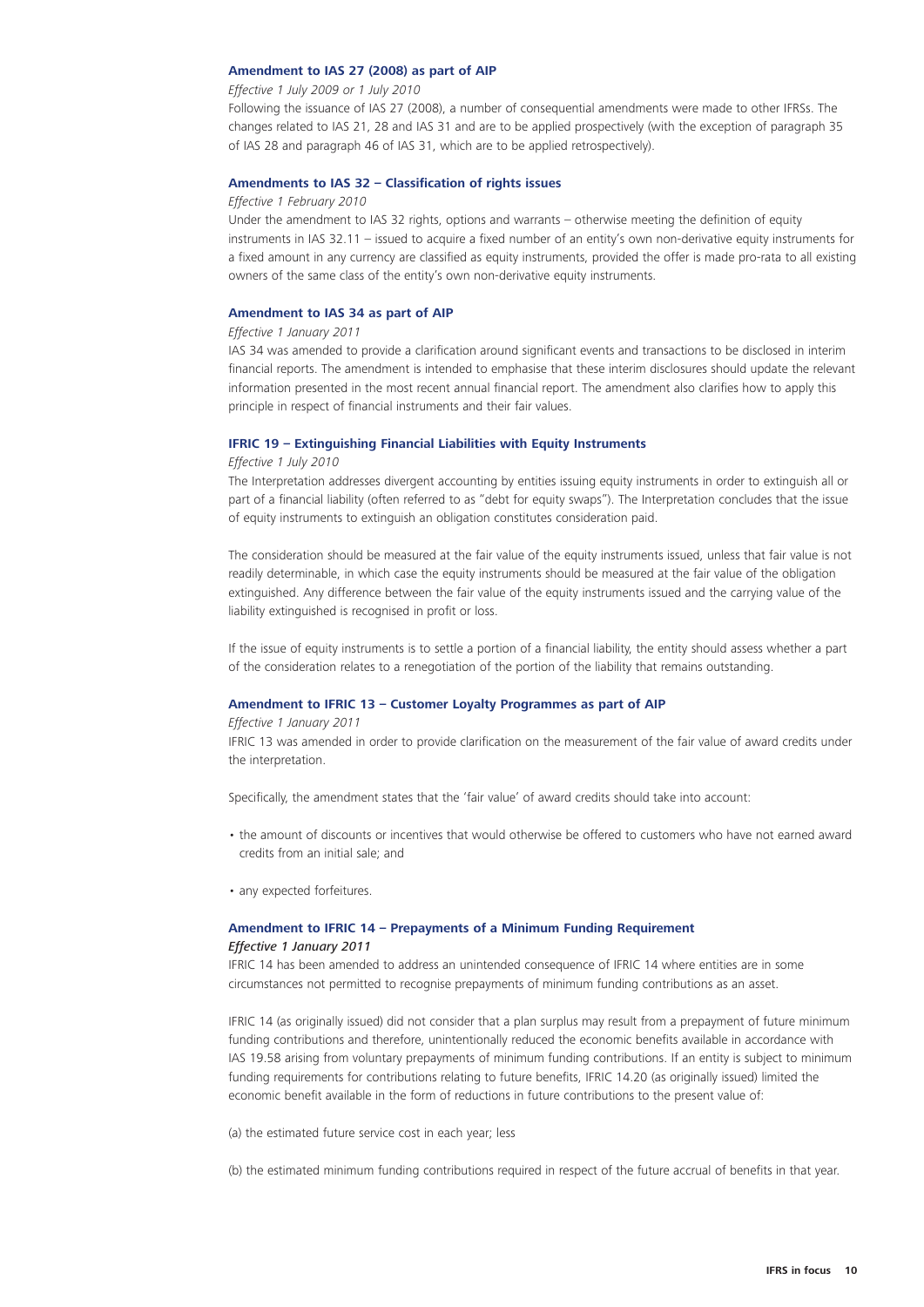<span id="page-10-0"></span>Under the amended IFRIC 14.20, if there is a minimum funding requirement for contributions relating to future service, the economic benefit available as a reduction in future contributions (and, therefore, the surplus that should be recognised as an asset) is comprised of:

- (a) any amount that reduces future minimum funding requirement contributions for future services because the entity made a prepayment (i.e. any amount that the entity has paid before being required to do so); and
- (b) the estimated future service cost in each period less the estimated minimum funding requirement contributions that would be required for future service in that period if there were no prepayment of those contributions as described in (a).

Further, IFRIC 14 clarifies that while the amount calculated under (b) above may be negative for a given period (i.e. the estimated minimum funding requirement contribution for that period exceeds the estimated future service cost for that same period), the total amount calculated under (b) can never be less than zero. Accordingly, the economic benefit available as a reduction in future contributions will correspond, as a minimum, to the amount of the prepayment, if any.

#### **Looking forward: Status of current IASB projects**

There have been a number of changes in the IASB work plan during the year – the end result of which has been to agree on a revised timetable that is focused on the completion of a number of major projects during the first half of 2011. The following is a summary of some of the major project developments in 2011:

| <b>Project</b>                          | <b>Summary</b>                                                                                                                                                                                                                                                                                                                                                                                                                                                     | <b>Newsletter</b>         |
|-----------------------------------------|--------------------------------------------------------------------------------------------------------------------------------------------------------------------------------------------------------------------------------------------------------------------------------------------------------------------------------------------------------------------------------------------------------------------------------------------------------------------|---------------------------|
| <b>Consolidation</b>                    | The IASB is developing a single consolidation model applicable to all entities that would be<br>based on the concept of control and improve disclosures of consolidated and<br>unconsolidated entities. A final standard is expected to be issued in late January 2011.                                                                                                                                                                                            | January 2009              |
|                                         | A separate ED is expected to be issued in 2011 addressing investment companies as part<br>of the broader consolidation project, considering the question of whether investments held<br>by "Investment Entities" (as defined by the IASB) should be measured at fair value rather<br>than consolidated.                                                                                                                                                            |                           |
| <b>Fair Value</b><br><b>Measurement</b> | The IASB is developing a single source of guidance for all fair value measurements, to<br>clarify the definition of fair value, to enhance disclosures about fair value and to increase<br>convergence with US GAAP. The project addresses how to measure fair value but not when<br>to measure it. A final standard is expected to be issued in the first quarter of 2011.                                                                                        | <b>July 2010</b>          |
| <b>Financial</b><br><b>Instruments</b>  | The IASB's financial instrument project will replace IAS 39 and is being addressed in phases:<br>Classification and Measurement, Impairment, Hedge Accounting and Offsetting of Financial<br>Assets and Liabilities. An exposure draft on Hedge Accounting was issued in December<br>2010 and exposure drafts on impairment and asset and liability offsetting are expected to<br>be issued in January 2011. All phases are expected to be completed in June 2011. | July and<br>November 2009 |
| Insurance<br><b>Contracts</b>           | An exposure draft relating to Insurance Contracts was issued proposing a single IFRS that<br>all insurers, in all jurisdictions, could apply to all contract types on a consistent basis. This<br>is one of the priority projects of the IASB with a new IFRS expected in June 2011.                                                                                                                                                                               | August 2010               |
| <b>Joint Ventures</b>                   | The IASB has limited the scope of this project to remove the option to apply the<br>proportional consolidation method when accounting for jointly controlled entities and<br>consider the existing definition of a joint arrangement and the differences between a joint<br>venture entity and direct interests in assets and liabilities of a joint arrangement. A final<br>standard is expected in late January 2011.                                            | October 2007              |
| Leases                                  | An exposure draft was issued in August 2010 proposing significant changes to lease<br>accounting for both lessees and lessors. Lessees would be required to recognise a "right of<br>use" asset and corresponding liability in the statement of financial position.<br>Two accounting models are proposed for lessors - a derecognition model and a<br>performance obligation model. A final standard is expected to be issued in June 2011.                       | August 2010               |
| <b>Liabilities</b><br>(IAS 37)          | The IASB is developing a new standard to replace IAS 37 that addresses liabilities of<br>uncertain timing or amount that are not within the scope of another standard.<br>An exposure draft is expected to be issued in the second half of 2011.                                                                                                                                                                                                                   | January 2010              |
| Post-<br>employment<br><b>Benefits</b>  | An exposure draft was issued proposing to remove the allowed treatment under IAS 19 of<br>deferring and amortising actuarial gains and losses ('the corridor approach'). Other<br>proposed changes relate to the measurement and disaggregation of the various<br>components of the benefit expense. The amendments are planned to be finalised in the<br>first quarter of 2011.                                                                                   | May 2010                  |
| Revenue<br>Recognition                  | An exposure draft was issued in June 2010. The proposed quidance would provide a single<br>standard designed to address all types of revenue contracts and identifies the transfer of<br>control of a good or service as being required for revenue to be recognised. The exposure<br>draft proposes substantive changes to the accounting for revenue contracts that include<br>multiple deliverables. A final standard is expected to be issued in June 2011.    | June 2010                 |